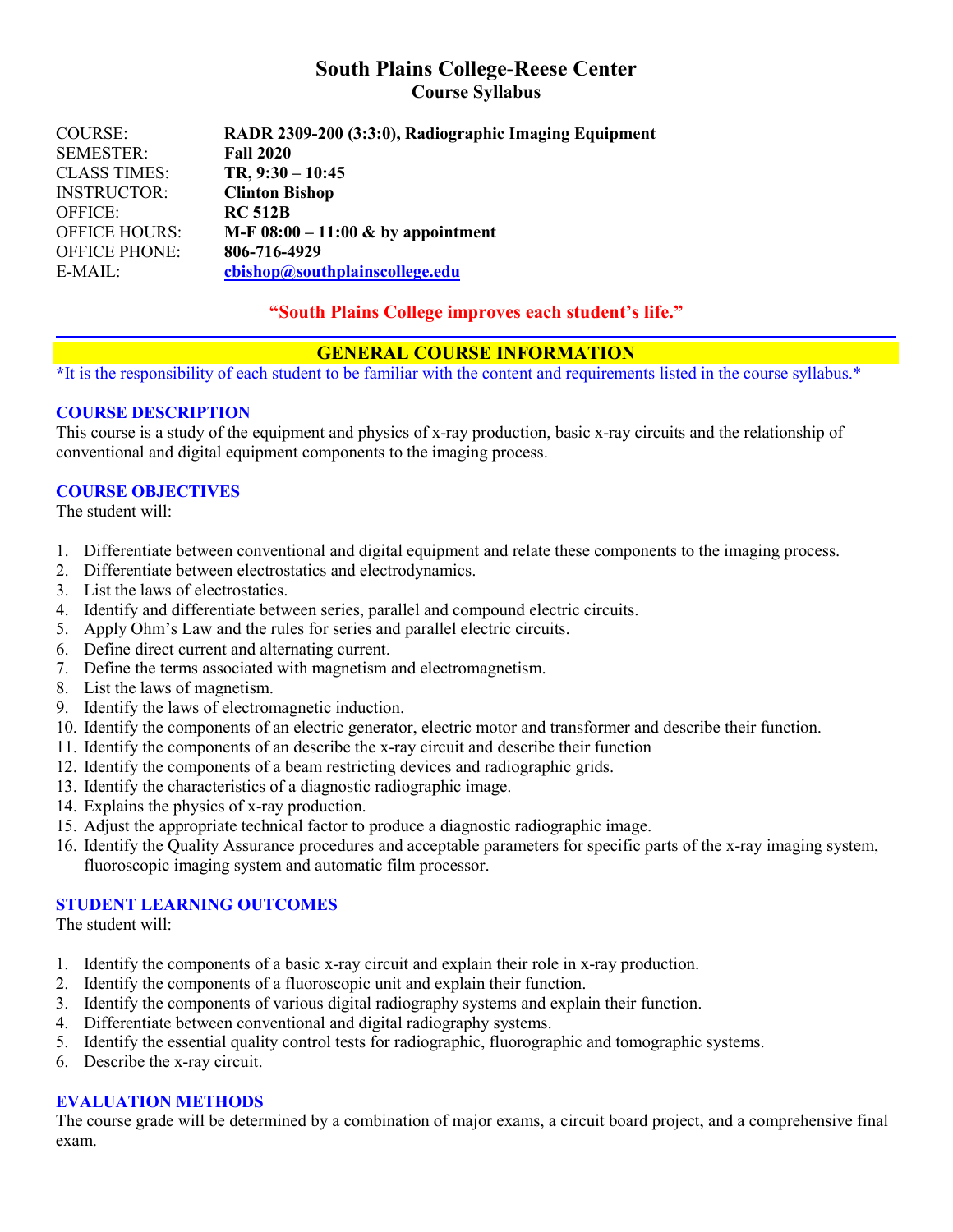#### **ACADEMIC INTEGRITY**

It is the aim of the faculty of South Plains College to foster a spirit of complete honesty and a high standard of integrity. The attempt of any student to present as his or her own any work which he or she has not honestly performed is regarded by the faculty and administration as a most serious offense and renders the offender liable to serious consequences, possibly suspension.

**Cheating** - Dishonesty of any kind on examinations or on written assignments, illegal possession of examinations, the use of unauthorized notes during an examination, obtaining information during an examination from the textbook or from the examination paper of another student, assisting others to cheat, alteration of grade records, illegal entry or unauthorized presence in the office are examples of cheating. Complete honesty is required of the student in the presentation of any and all phases of coursework. This applies to quizzes of whatever length, as well as final examinations, to daily reports and to term papers.

**Plagiarism** - Offering the work of another as one's own, without proper acknowledgment, is plagiarism; therefore, any student who fails to give credit for quotations or essentially identical expression of material taken from books, encyclopedias, magazines and other reference works, or from themes, reports or other writings of a fellow student, is guilty of plagiarism.

If found cheating or plagiarizing, the student's future in this program will be based on the decisions from the Allied Health Departmental Director's Committee.

#### **BLACKBOARD**

Blackboard is an e-Education platform designed to enable educational innovations everywhere by connecting people and technology. This educational tool will be used in this course throughout the semester.

**The student should only access his or her own Blackboard account. Granting permission to another or accessing another student's Blackboard account is prohibited and against the Academic Integrity code.**

**Should SPC mandate that classes will be moved to an online format, Proctorio, offered through Blackboard will be utilized as the online proctoring for exams.**

#### **SOCIAL MEDIA**

**Facebook: <https://www.facebook.com/spcradtechprogram> Instagram:<https://www.instagram.com/spcradtech/>**

#### **SCANS and FOUNDATION SKILLS**

Scans and foundation skills are identified for specific course objectives. A complete list explaining these skills is attached to the back of the syllabus for your information.

# **SPECIFIC COURSE INFORMATION**

#### **REQUIRED TEXT AND MATERIALS**

Bushong, Stewart C. Radiologic Science for Technologists. 11<sup>th</sup> Edition. 2013. Elsevier/Mosby.

#### **ATTENDANCE POLICY**

**SPC** - Students are expected to attend all classes in order to be successful in a course. The student may be administratively withdrawn from the course when absences become excessive as defined in the course syllabus.

When an unavoidable reason for class absence arises, such as illness, an official trip authorized by the college or an official activity, the instructor may permit the student to make up work missed. It is the student's responsibility to complete work missed within a reasonable period of time as determined by the instructor. Students are officially enrolled in all courses for which they pay tuition and fees at the time of registration. Should a student, for any reason, delay in reporting to a class after official enrollment, absences will be attributed to the student from the first class meeting.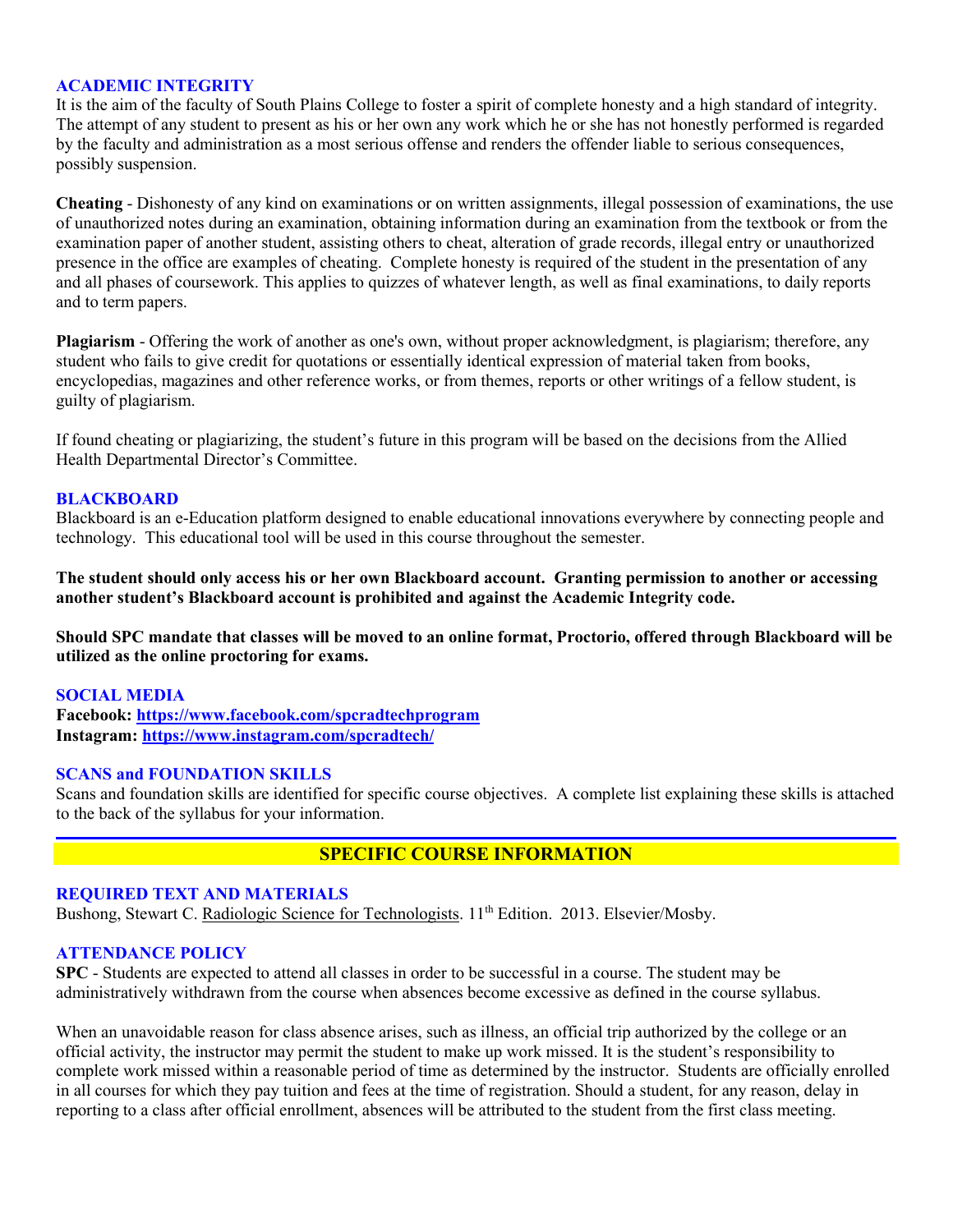Students who enroll in a course but have "Never Attended" by the official census date, as reported by the faculty member, will be administratively dropped by the Office of Admissions and Records. A student who does not meet the attendance requirements of a class as stated in the course syllabus and does not officially withdraw from that course by the official census date of the semester, may be administratively withdrawn from that course and receive a grade of "X" or "F" as determined by the instructor. Instructors are responsible for clearly stating their administrative drop policy in the course syllabus, and it is the student's responsibility to be aware of that policy.

It is the student's responsibility to verify administrative drops for excessive absences through MySPC using his or her student online account. If it is determined that a student is awarded financial aid for a class or classes in which the student never attended or participated, the financial aid award will be adjusted in accordance with the classes in which the student did attend/participate and the student will owe any balance resulting from the adjustment.

**SPC Radiologic Technology** - Class attendance is mandatory. Students with three (3) absences will be counseled. Students are allowed five (5) absences during fall semester. After the fifth (5) absence, the student will be dropped from the program, regardless of the student's grade. Policies regarding absences coincide with those established for South Plains College as outlined in the SPC General Catalog.

### **An absence is an absence. The Radiologic Technology faculty do not distinguish between an excused and an unexcused absence.**

It is extremely important that students arrive for class **on time. Tardiness** disrupts the instructor and the other students. Students who chronically arrive late will be counseled. The student should be prepared for class at the scheduled class start time. **3 tardy will equal 1 absence.**

**Students with perfect attendance and two or less tardy will be awarded 2 points to their final grade at the end of the semester.**

#### **DROPS AND WITHDRAWALS**

<http://www.southplainscollege.edu/admission-aid/apply/schedulechanges.php>

## **ADVISING**

<http://www.southplainscollege.edu/admission-aid/advising/spcadvisors.php>

#### **FACE COVERINGS**

It is the policy of South Plains College for the Fall 2020 semester that as a condition of on-campus enrollment, all students are required to engage in safe behaviors to avoid the spread of COVID-19 in the SPC community. Such behaviors specifically include the requirement that all students properly wear CDC-compliant face coverings while in SPC buildings including in classrooms, labs, hallways, and restrooms. Failure to comply with this policy may result in dismissal from the current class session. If the student refuses to leave the classroom or lab after being dismissed, the student may be referred to the Dean of Students on the Levelland campus or the Dean/Director of external centers for Student Code of Conduct Violation.

#### **INSTRUCTIONAL METHODS**

The student will receive course information through a series of lectures, PowerPoint presentations, lab assignments, and textbook assignments.

#### **CLASSROOM PARTICIPATION**

Attending class regularly will provide the student opportunity to supplement their reading assignments and acquire a better understanding of the course material. Class time missed will result in information gaps and will increase course difficulty. It is the student's responsibility to attend class which will enable him or her to take notes, ask questions, and participate in class discussions. Information handouts may be given in certain instances, but the student should not rely on them. The student is encouraged to take adequate notes during class. Recording class is permitted.

#### **COMPUTER USAGE**

As computer technology in the field of health occupations continues to become more popular, computers will be used in this course for several assignments. All students will have access to open computer lab and printers on the South Plains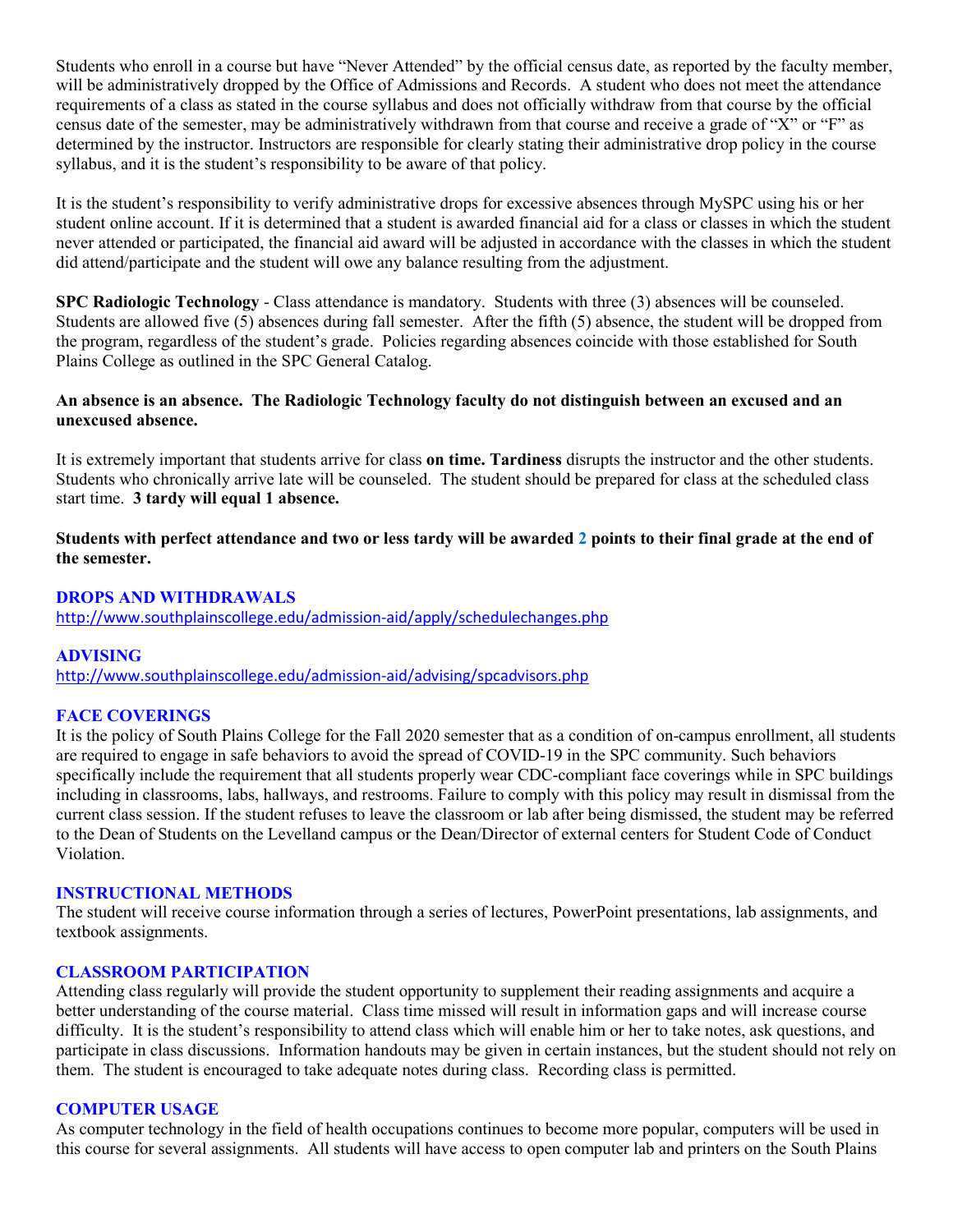College campus. Students will be expected to utilize computers to access assignments and classroom resources. All registered students are supplied with a working email account from South Plains College. In order to take exams, students must have their user name and password.

#### **ALL STUDENTS ARE EXPECTED TO KNOW THEIR SPC STUDENT USER NAME AND PASSWORD.**

#### **COMPUTER LAB USAGE**

The open computer lab(s) on any campus may be used by students during scheduled open hours or as assigned by an instructor. Printer paper will not be provided for students to print materials, but students may seek assistance from faculty or staff to request lab paper from the college if needed. Lack of computer lab paper is not an excuse for not having homework assignments, skills lab sheets, or any other required documents. Students should come prepared for class.

#### **ASSIGNMENT POLICY**

The student is responsible for being prepared for class, which means reading the assigned chapters and/or pages from the textbook prior to class. The textbook is a mandatory requirement. **The student must bring the textbook/e-book to every class.** In some instances, information from the reading assignments not covered during class may be included on an exam.

#### **REVIEW**

If a student needs assistance with reviewing any of the information giving during class or lab, the student is encouraged to make an appointment with the instructor.

#### **CONFERENCES**

If at any time a student is not satisfied with their overall performance, he/she is encouraged to schedule an appointment with me. If necessary, a plan can be developed to help the student improve in their areas of weakness.

#### **GRADING RUBRIC**

Grades in this course will be determined using the following criteria:

| <b>Assessment Tool</b>                        | <b>Assessment Criteria</b>                                              | Percentage<br><b>Score</b> | Grade          |
|-----------------------------------------------|-------------------------------------------------------------------------|----------------------------|----------------|
| <b>MAJOR EXAMS</b><br>50%                     | Exceptional unit content knowledge &<br>understanding                   | $90 - 100$                 | $\mathsf{A}$   |
|                                               | Good unit content knowledge & understanding                             | $80 - 89$                  | $\mathbf B$    |
|                                               | Average unit content knowledge &<br>understanding                       | $75 - 79$                  | $\mathcal{C}$  |
|                                               | Unacceptable unit content knowledge &<br>understanding                  | $0 - 74$                   | $\mathbf{F}$   |
| <b>CIRCUIT BOARD</b><br><b>PROJECT</b><br>20% | Exceptional course content knowledge &<br>understanding                 | $90 - 100$                 | A              |
|                                               | Good course content knowledge &<br>understanding                        | $80 - 89$                  | B              |
|                                               | Average course content knowledge &<br>understanding                     | $75 - 79$                  | $\mathcal{C}$  |
|                                               | $\checkmark$ Unacceptable unit content knowledge &<br>understanding     | $0 - 74$                   | $\overline{F}$ |
| <b>FINAL EXAM</b><br>30%                      | Exceptional course content knowledge &<br>$\checkmark$<br>understanding | $90 - 100$                 | A              |
|                                               | Good course content knowledge &<br>$\checkmark$<br>understanding        | $80 - 89$                  | $\mathbf{B}$   |
|                                               | Average course content knowledge &<br>understanding                     | $75 - 79$                  | $\mathcal{C}$  |
|                                               | Unacceptable unit content knowledge &<br>$\checkmark$<br>understanding  | $0 - 74$                   | $\overline{F}$ |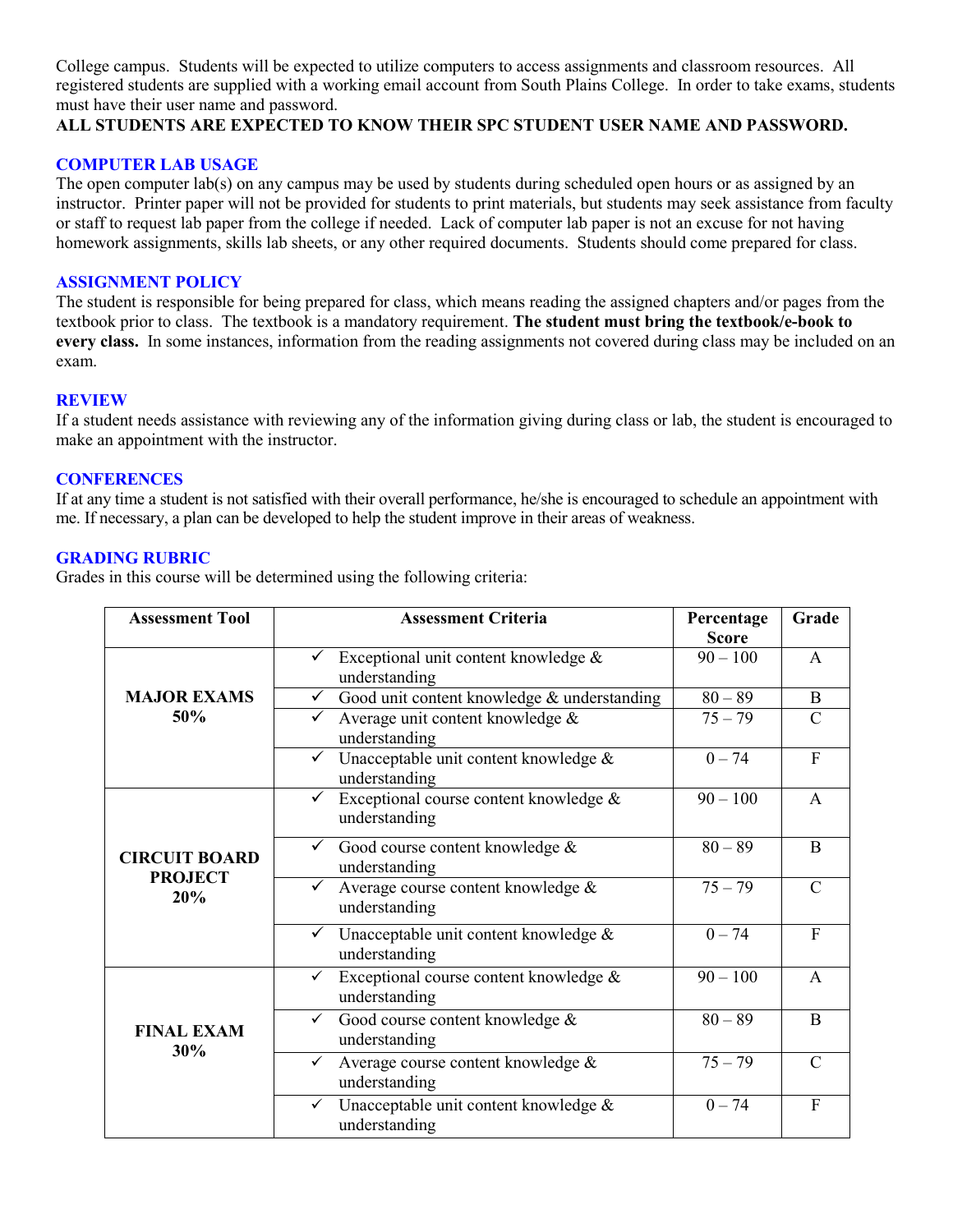| Course Grade: A |   | $90 - 100$ |
|-----------------|---|------------|
|                 | B | $80 - 89$  |
|                 | € | $75 - 79$  |
|                 | F | $0 - 74$   |

**A grade average of C (75) or higher is mandatory in all RADR classes.** Failure to do so will result in the student being dropped from the Program.

### **Major Exams – 50% (5 exams, each worth 10%)**

Major exams will be given throughout the semester following each module presented. Exams will be completed electronically in the computer lab.

The following guidelines will be followed regarding **Major Exams**:

- 1. The student will complete the exam at the scheduled time. **Make-up exams will be at the instructor's discretion.**
- 2. The student must complete the exam within the allotted class time of **75 minutes**.
- 3. If a test must be missed, the weight of the final exam will be increased.
- 4. A student arriving late for an exam will not be allowed to take the exam if **any** student has completed the exam and left the room. This will also count as a tardy.
- 5. No cell phones, smartwatches, calculators, or other electronic assistance devices are allowed during exams.
- 6. **Should classes be moved to an online format?** All major exams during this online format classroom will be taken using Proctorio. Proctorio utilizes the student's computer camera, microphone, IP address, mouse, keyboard, & location services to monitor the exam. It is the responsibility of the student to have access to a computer with a camera & microphone.

#### **Circuit Board Project – 20%**

The circuit board project will be completed as a group and will aid in the understanding of the x-ray electrical circuit. All supplies for the project will be provided.

The following guidelines will be followed regarding **Circuit Board Project**:

- 1. The student's participation within the group.
- 2. The verbal presentation of the project.
- 3. The understanding of the circuit components.
- 4. The overall neatness of the project.

#### **Final Exam – 30%**

A comprehensive final exam will be given at the end of the semester. Two hours will be allotted for the final exam which will be completed electronically in the computer lab.

The following guidelines will be followed regarding the **Final Exam**:

- 1. The final exam will be comprehensive.
- 2. The final exam must be completed within the allotted time, **2 hours**.
- 3. A student arriving late for an exam will not be allowed to take the final exam if **any** student has completed the exam and left the room.
- 4. No cell phones, smartwatches, calculators, or other electronic assistance devices are allowed during final exam.
- 5. If a student is unable to take the final exam at the assigned time for any reason, the student may be given an incomplete for the course.
- **6. Should classes be moved to an online format? The comprehensive final exam will be taken in an SPC computer lab. (This may be determined by the administration of SPC)**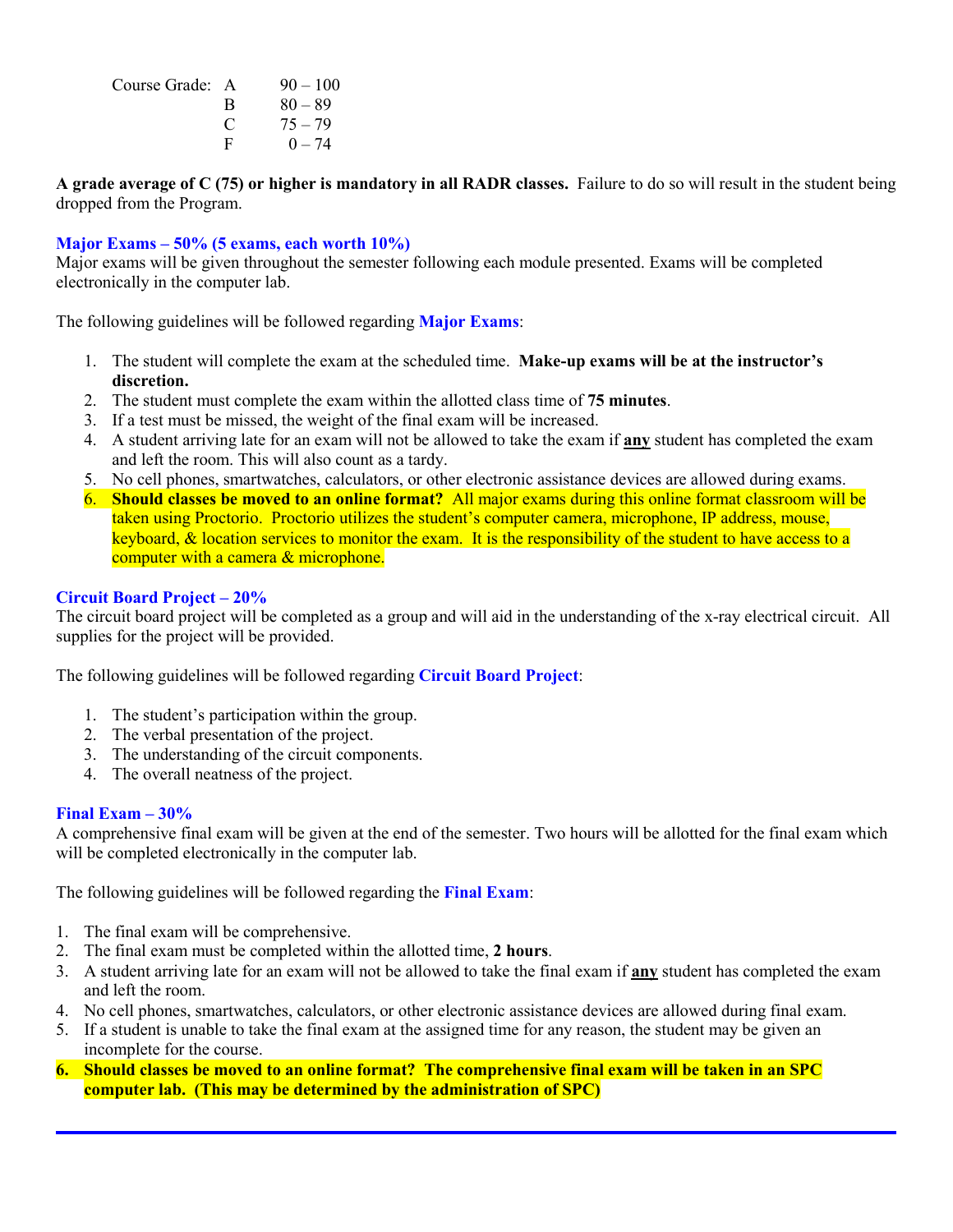#### **COMMUNICATION POLICY**

Electronic communication between instructor and students in this course will utilize the South Plains College "My SPC" email system and Remind ®. Instructor will not initiate communication using private email accounts. Students are encouraged to check SPC email on a regular basis.

#### **STUDENT CONDUCT**

Students in this class are expected to abide by the standards of student conduct as defined in the SPC Student Guide and the Radiologic Technology Program Student Handbook.

Rules and regulations relating to the students at South Plains College are made with the view of protecting the best interests of the individual, the general welfare of the entire student body and the educational objectives of the college. As in any segment of society, a college community must be guided by standards that are stringent enough to prevent disorder, yet moderate enough to provide an atmosphere conducive to intellectual and personal development. A high standard of conduct is expected of all students. When a student enrolls at South Plains College, it is assumed that the student accepts the obligations of performance and behavior imposed by the college relevant to its lawful missions, processes and functions. Obedience to the law, respect for properly constituted authority, personal honor, integrity and common sense guide the actions of each member of the college community both in and out of the classroom. Students are subject to federal, state and local laws, as well as South Plains College rules and regulations. A student is not entitled to greater immunities or privileges before the law than those enjoyed by other citizens. Students are subject to such reasonable disciplinary action as the administration of the college may consider appropriate, including suspension and expulsion in appropriate cases for breach of federal, state or local laws, or college rules and regulations. This principle extends to conduct off-campus which is likely to have adverse effects on the college or on the educational process which identifies the offender as an unfit associate for fellow students.

Any student who fails to perform according to expected standards may be asked to withdraw.

Rules and regulations regarding student conduct appear in the current Student Guide.

#### **CELL PHONES**

Cellphones must be put away and are to be turned **OFF** or put on **silent** during scheduled class/lab periods, unless prior approval has been given from the instructor. Cell phones are to be used only outside of the classroom while class is in session. **This includes text messaging and/or internet browsing.**

Students will be dismissed from class/lab and sent home if a phone continuously rings/vibrates or if the student is discovered texting or browsing the internet. If dismissed from class, the student will receive an **absence** for the day. In case of emergencies, the student can also be reached by calling the front desk at (806)716-4622.

#### **CAMPUS CARRY**

Campus Concealed Carry - Texas Senate Bill - 11 (Government Code 411.2031, et al.) authorizes the carrying of a concealed handgun in South Plains College buildings only by persons who have been issued and are in possession of a Texas License to Carry a Handgun. Qualified law enforcement officers or those who are otherwise authorized to carry a concealed handgun in the State of Texas are also permitted to do so. Pursuant to Penal Code (PC) 46.035 and South Plains College policy, license holders may not carry a concealed handgun in restricted locations. For a list of locations, please refer to the SPC policy at: [\(http://www.southplainscollege.edu/human\\_resources/policy\\_procedure/hhc.php\)](http://www.southplainscollege.edu/human_resources/policy_procedure/hhc.php) Pursuant to PC 46.035, the open carrying of handguns is prohibited on all South Plains College campuses. Report violations to the College Police Department at 806-716-2396 or 9-1-1.

#### **COVID-19**

Please refer to the COVID-19 policy in the cohort page on Blackboard.

## **ACCOMMODATIONS**

#### **DIVERSITY STATEMENT**

In this class, the teacher will establish and support an environment that values and nurtures individual and group differences and encourages engagement and interaction. Understanding and respecting multiple experiences and perspectives will serve to challenge and stimulate all of us to learn about others, about the larger world and about ourselves. By promoting diversity and intellectual exchange, we will not only mirror society as it is, but also model society as it should and can be.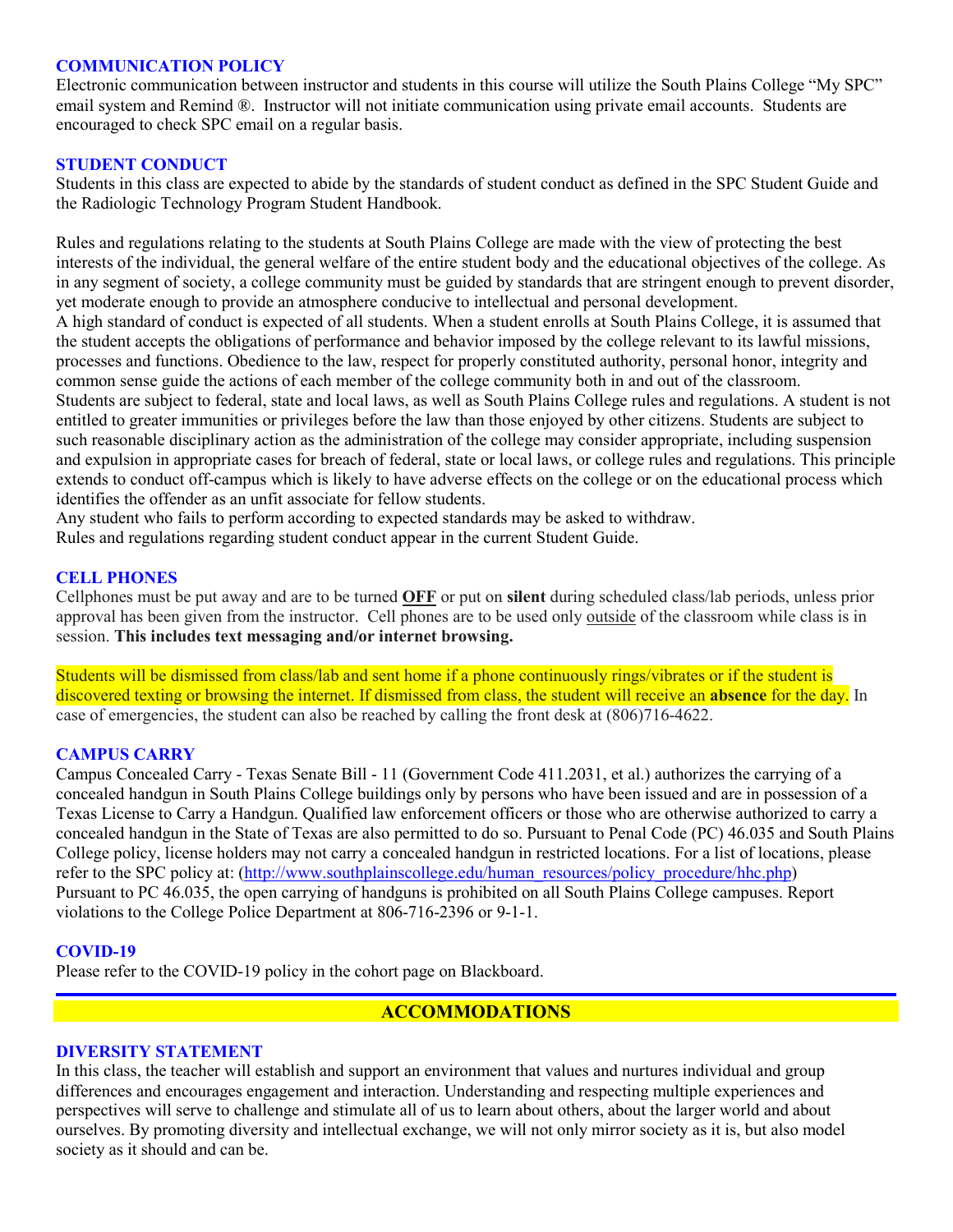#### **DISABILITIES STATEMENT**

Any students who, because of a disability, may require special arrangements in order to meet the course requirements should contact the instructor as soon as possible to make any necessary arrangements. Students must present appropriate verification from the SPC Disability Service Office during the instructor's office hours. Please note that instructors are not allowed to provide classroom accommodations until appropriate verification from the SPC Disability Service Office has been provided. For more information, you may contact the Disability Services Office (located in the Health & Wellness Center) at 806-716-2529 or visit [http://www.southplainscollege.edu/health/disabilityservices.php.](http://www.southplainscollege.edu/health/disabilityservices.php)

#### **NON-DISCRIMINATION STATEMENT**

South Plains College does not discriminate on the basis of race, color, national origin, sex, disability or age in its programs and activities. The following person has been designated to handle inquiries regarding the non-discrimination policies: Vice President for Student Affairs, South Plains College, 1401 College Avenue, Box 5, Levelland, TX 79336. Phone number 806-716-2360.

#### **PREGNANCY ACCOMMODATIONS STATEMENT**

If you are pregnant, or have given birth within six months, Under Title IX you have a right to reasonable accommodations to help continue your education. To [activate](http://www.southplainscollege.edu/employees/manualshandbooks/facultyhandbook/sec4.php) accommodations you must submit a Title IX pregnancy accommodations request, along with specific medical documentation, to the Director of Health and Wellness. Once approved, notification will be sent to the student and instructors. It is the student's responsibility to work with the instructor to arrange accommodations. Contact the Director of Health and Wellness at 806-716-2362

or [email](http://www.southplainscollege.edu/employees/manualshandbooks/facultyhandbook/sec4.php) [cgilster@southplainscollege.edu](mailto:cgilster@southplainscollege.edu) for assistance.

# **COURSE OUTLINE**

## **Fluoroscopy**

The student will:

- 1. Discuss the development of fluoroscopy.
- 2. Explains visual physiology and its relationship to fluoroscopy.
- 3. Describe the components of an image intensifier.
- 4. Calculate brightness gain and identify its units.
- 5. List the common kVp levels for common fluoroscopic examinations.
- 6. Discuss the role the television monitor and the television image in forming fluoroscopic images.

Text Assignment: Bushong, Ch. 25

# **Digital Fluoroscopy**

#### The student will:

- 1. Explain the fundamentals of digital fluoroscopy (F10; C5,6,15)
- 2. Differentiate between digital fluoroscopy conventional radiography. (F10; C5,6,15)
- 3. Identify the physical principles of digital fluoroscopy. (F10; C5,6,15)
- 4. Identify the significance of the digital fluoroscopy.
- 5. Identify the components of the digital fluoroscopy system. (F10; C5,6,15)
- 6. Discuss the safety of digital fluoroscopy.
- 7. Identify the imaging parameters of a digital fluoroscopy protocol. (F10; C5,6,15)
- 8. Discuss the positioning of the digital fluoroscopy patient.
- 9. Discuss the issues of patient monitoring during a digital fluoroscopy procedure.
- 10. Discuss the use of contrast media in digital fluoroscopy.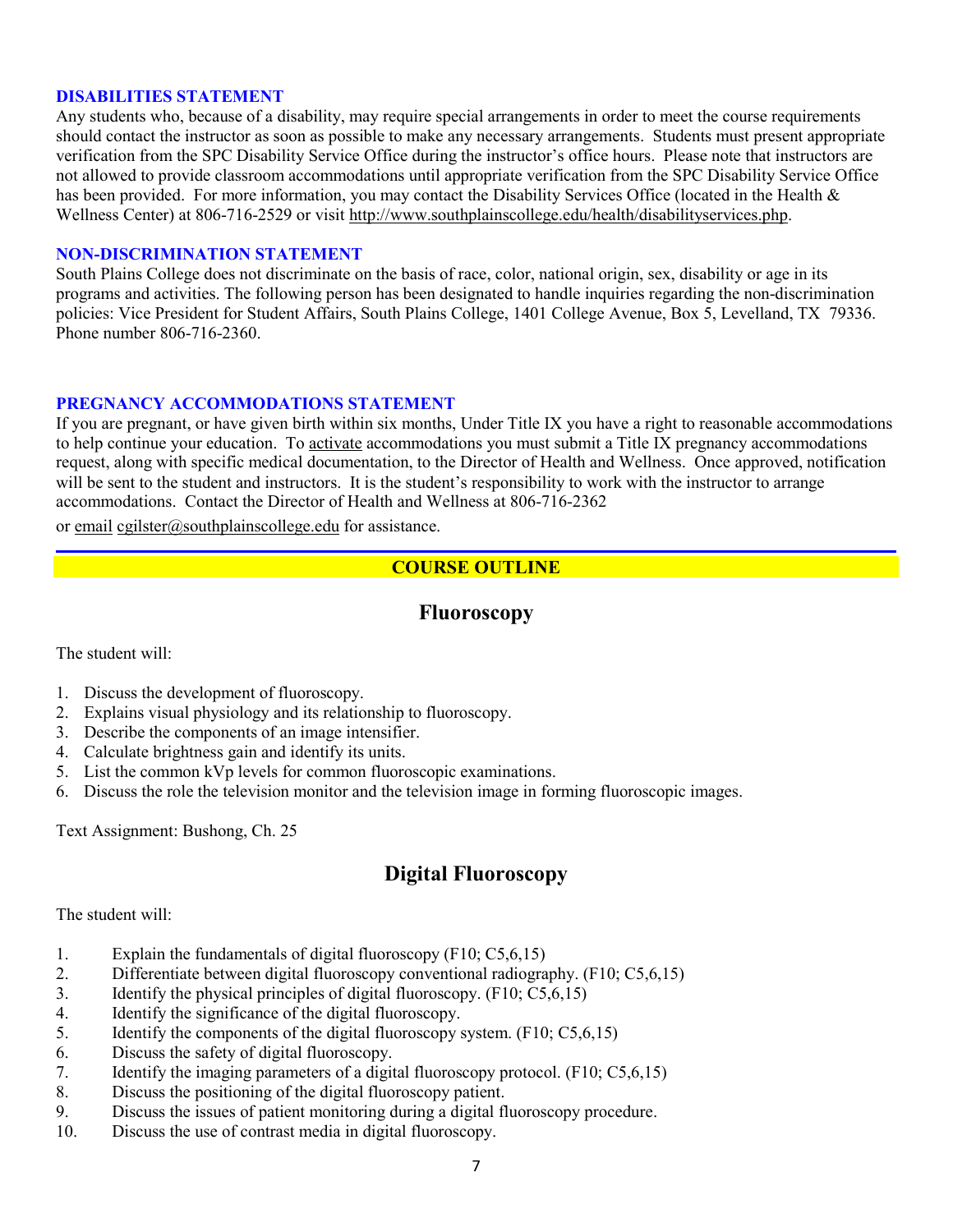11. Identify the clinical applications of digital fluoroscopy.

Text Assignment: Bushong, Ch. 26

# **Electricity, Magnetism & Electromagnetism**

The student will:

- 1. Define *electrostatics*.
- 2. Identify the methods of electrification.
- 3. Identify the unit of measure for *electric charge*.
- 4. Identify the laws of electrostatics.
- 5. Identify Coulomb's Law.
- 6. Identify the unit of measure for *electric potential*.
- 7. Define *electrodynamics*.
- 8. Identify the unit of measure for *electric current*.
- 9. Define and differentiate between superconductor, conductor, semiconductor and insulator.
- 10. Identify typical materials used as a superconductor, conductor, semiconductor and insulator.
- 11. Identify and describe the elements of a basic electric circuit.
- 12. Differentiate between electron flow and conventional electric current. (F10)
- 13. Identify the unit of measure for *electrical resistance*.
- 14. Identify the factors and explain how they affect electrical resistance.
- 15. State *Ohm's Law*.
- 16. Differentiate between a series, parallel and compound electric circuit. (F10)
- 17. Calculate the resistance, current and/or electric potential of an electric circuit using Ohm's law and the rules for parallel and series circuits. (F3,10,12)
- 18. Identify the unit of measure for *power*.
- 19. Calculate the power of an electric circuit. (F3,10,12)
- 20. Compare the sine curves of direct and alternating electric currents. (F10)
- 21. Explain the atomic nature of magnetism. (F10)
- 22. State the laws of magnetism.
- 23. Describe a magnetic field.
- 24. Identify the characteristics of magnetic lines of force (magnetic flux).
- 25. Differentiate between magnetic permeability and retentivity. (F10)
- 26. Classify materials according to their magnetic properties.
- 27. Define magnetic force.
- 28. Identify the units of measure for the total number of magnetic flux lines and magnetic field strength (intensity).
- 29. Define *electromagnetism*.
- 30. Differentiate between a helix, solenoid and an electromagnet. (F10)
- 31. Describe *electromagnetic induction*.
- 32. State *Faraday's Law* and *Lenz's Law*.
- 33. Identify the factors that affect the magnitude of an induced current.
- 34. Differentiate between mutual induction and self-induction.
- 35. Define *inductive reactance* and identify its unit of measure.
- 36. Define *impedance*.
- 37. Apply *Fleming's Hand Rules of Electromagnetics* in identifying the electron flow and magnetic field of a current carrying wire.
- 38. Identify the components and function of an electric generator.
- 39. Identify the components and function of an electric motor.
- 40. Differentiate between an alternating current and direct current generator and motor. (F10,12)
- 41. Identify the use of an induction motor in the x-ray machine.
- 42. Identify the components and function of an electromagnetic transformer.
- 43. Differentiate between the different types of transformer construction. (F10,12)
- 44. Identify and explain the various types of power loss in a transformer.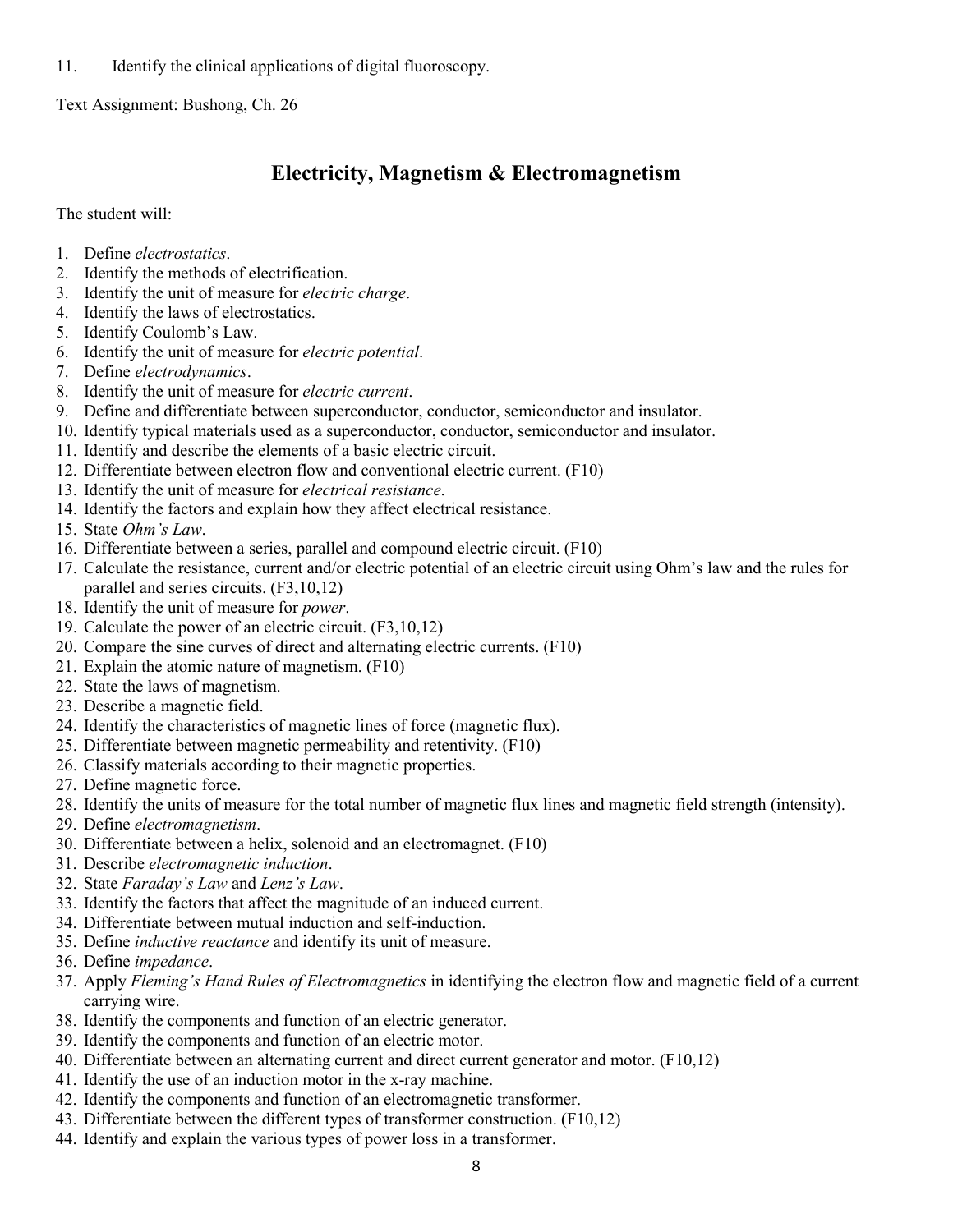- 45. Differentiate between a step-up transformer, step-down transformer and an autotransformer. (F10,12)
- 46. Calculate problems using the Transformer Law formula. (F3)
- 47. Describe and explain the function of a *capacitor*.
- 48. Identify the unit of measure for *capacitance*.
- 49. Calculate capacitance.
- 50. Define *time constant* of a capacitor.
- 51. Calculate the *time constant* of a capacitor.
- 52. Define *capacitive reactance* and its unit of measure.

Text Assignment: Bushong, Ch. 4

# **The X-Ray Imaging System**

### The student will:

- 1. Identify the controls and meters of the operating console positioned outside the x-ray examination room.
- 2. Define *line voltage*.
- 3. Describe the purpose of *line voltage compensation*.
- 4. Explain the function of the *autotransformer* in the x-ray circuit.
- 5. Identify the various exposure timers used in x-ray circuits and their methods of operation.
- 6. Identify the components of the high-voltage generator.
- 7. Explain the function of the high voltage transformer in the x-ray circuit.
- 8. Define rectification.
- 9. Identify the two types of rectifiers available for x-ray circuits.
- 10. Identify the construction of a solid-state rectifier.
- 11. Predict the results of various combinations of defective rectifiers in an x-ray circuit (F9-12;C15,16)
- 12. Trace the path of electron flow during the positive and negative half-cycles using a schematic of a full-wave, singlephase rectification x-ray circuit. (F10)
- 13. Identify and describe the components of the filament circuit and the role each plays in x-ray production. (F10)
- 14. Differentiate between single-phase, three-phase, high-frequency and capacitor discharge generators. (F10,12)
- 15. Define voltage ripple.
- 16. Identify and differentiate between the voltage ripples of single-phase, three-phase, high-frequency and capacitor discharge generators. (F10,12)
- 17. Identify and explain the function of all components of a typical x-ray circuit.
- 18. Identify the characteristics, advantages and disadvantages of these mobile x-ray units: battery-operated, capacitordischarge and falling-load. (F10,12)

Text Assignment: Bushong, Ch. 5

# **The X-Ray Tube**

#### The student will:

- 1. Identify the components of an x-ray tube and describe the function of each in the production of x-rays. (F10,12)
- 2. Explain how the energy of the resulting x-rays is related to the voltage applied across the x-ray tube electrodes.
- 3. Differentiate between filament current and tube current. (F10)
- 4. Explain the relationship between filament current and tube current. (F10,12)
- 5. Describe the design of stationary and rotating anodes, identifying the advantages and disadvantages of each. (F10,12)
- 6. Explain the line focus principle.
- 7. Explain the relationship between the size of the filament and the size of the focal spot. (F12)
- 8. Explain the effects of the line focus principle on heat capacity and radiographic detail. (F10,12)
- 9. Describe the cause of anode heel effect and its impact on x-ray beam intensity and optical density. (F12)
- 9. Identify the purpose of the protective housing of an x-ray tube. (F10)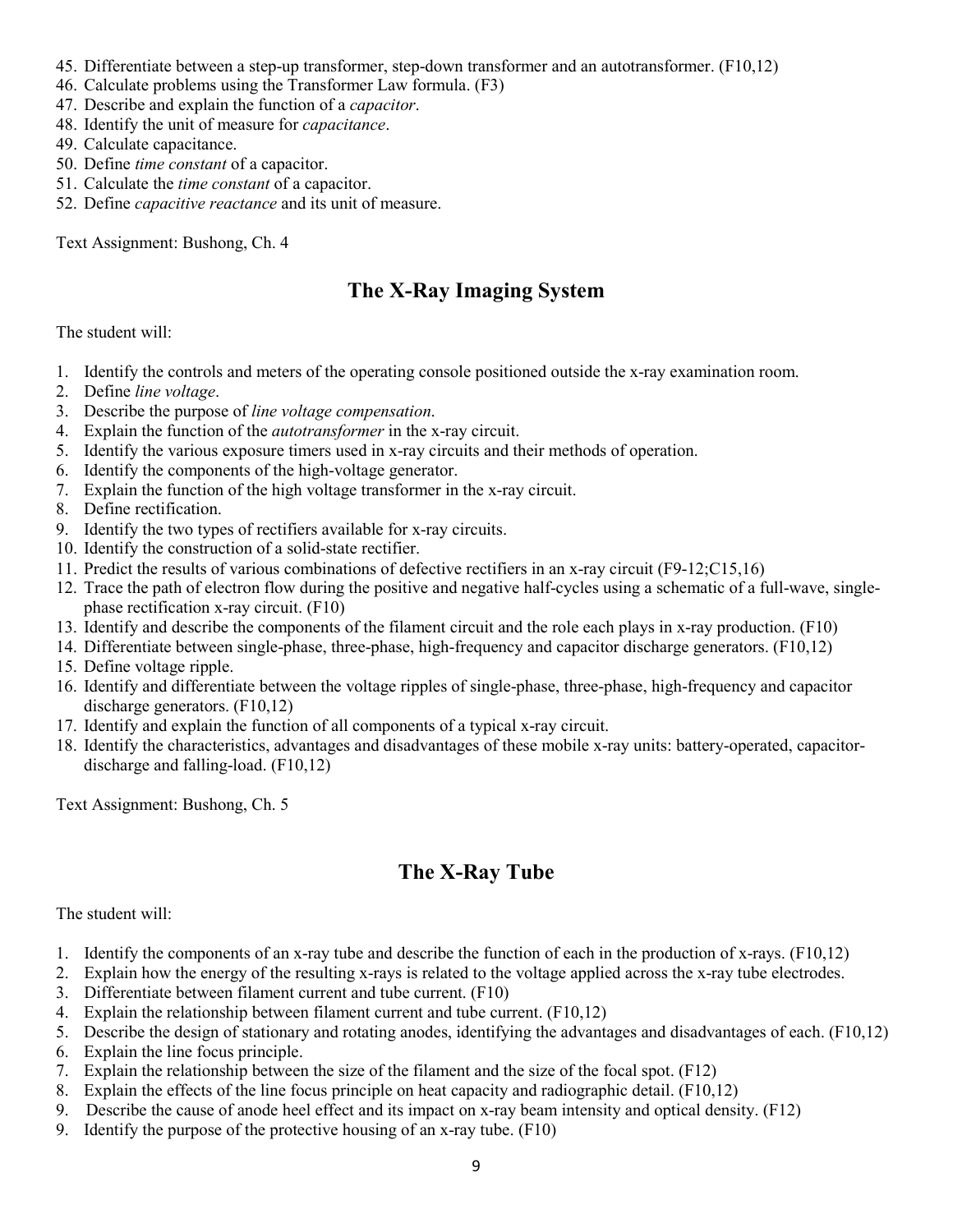10. Determine safe technical factors using radiographic rating charts and anode cooling charts. (F1,8-10,12;C5-7, 15,16,18-20)

Text Assignment: Bushong, Ch. 6

# **Scatter Control**

The student will:

- 1. Identify the x-rays that constitute image-forming radiation.
- 2. Recognize the relationship between scatter radiation and image contrast.
- 3. List three factors that contribute to scatter radiation.
- 4. Discuss three devices developed to minimize scatter radiation.
- 5. Describe beam restriction and its effect on patient radiation dose and image quality.
- 6. Describe grid constructions and its measures of performance.
- 7. Evaluate the use of various grids in relation to patient dose.

Text Assignment: Bushong, Ch. 11

# **Computed Radiography**

The student will:

- 1. Describe the process of computed radiography (CR).
- 2. Identify and describe the components of a CR image receptor.
- 3. Describe photostimulable luminescence (PSL).
- 4. Identify and describe the process of producing a CR image: exposure, stimulation, reading and erasing.
- 5. Describe spatial resolution, contrast resolution and radiographic noise related to computed radiography.
- 6. Identify the sources of image noise in computed radiography.
- 7. Identify opportunities for patient radiation dose reduction using computed radiography.
- 8. Identify the recommended radiation exposure for CR.
- 9. Identify the advantages and disadvantages of CR.

Text Assignment: Bushong, Ch. 15

# **Digital Radiography**

The student will:

- 1. Identify the advantages of digital radiography over screen-film radiography.
- 2. Identify the digital radiographic modes.
- 3. Differentiate between direct digital radiography and indirect digital radiography.
- 4. Describe the capture, coupling and collection stages of each type of digital radiographic imaging system.
- 5. Identify the characteristics of a charge-coupled device (CCD).
- 6. Describe the function, sensitivity and dynamic range of a CCD.
- 7. Identify the characteristics of scanned projection radiography (SPR).
- 8. Differentiate between direct and indirect exposure DR imaging systems.
- 9. Describe the process of image formation using a direct selenium flat panel imaging plate.
- 10. Describe the process of image formation using an indirect silicon flat panel imaging plate.
- 11. Describe the construction of direct and indirect cassette-less digital radiography systems.
- 12. Discuss the use of silicon, selenium, cesium iodide and gadolinium oxysulfide in digital radiography.

Text Assignment: Bushong, Ch. 16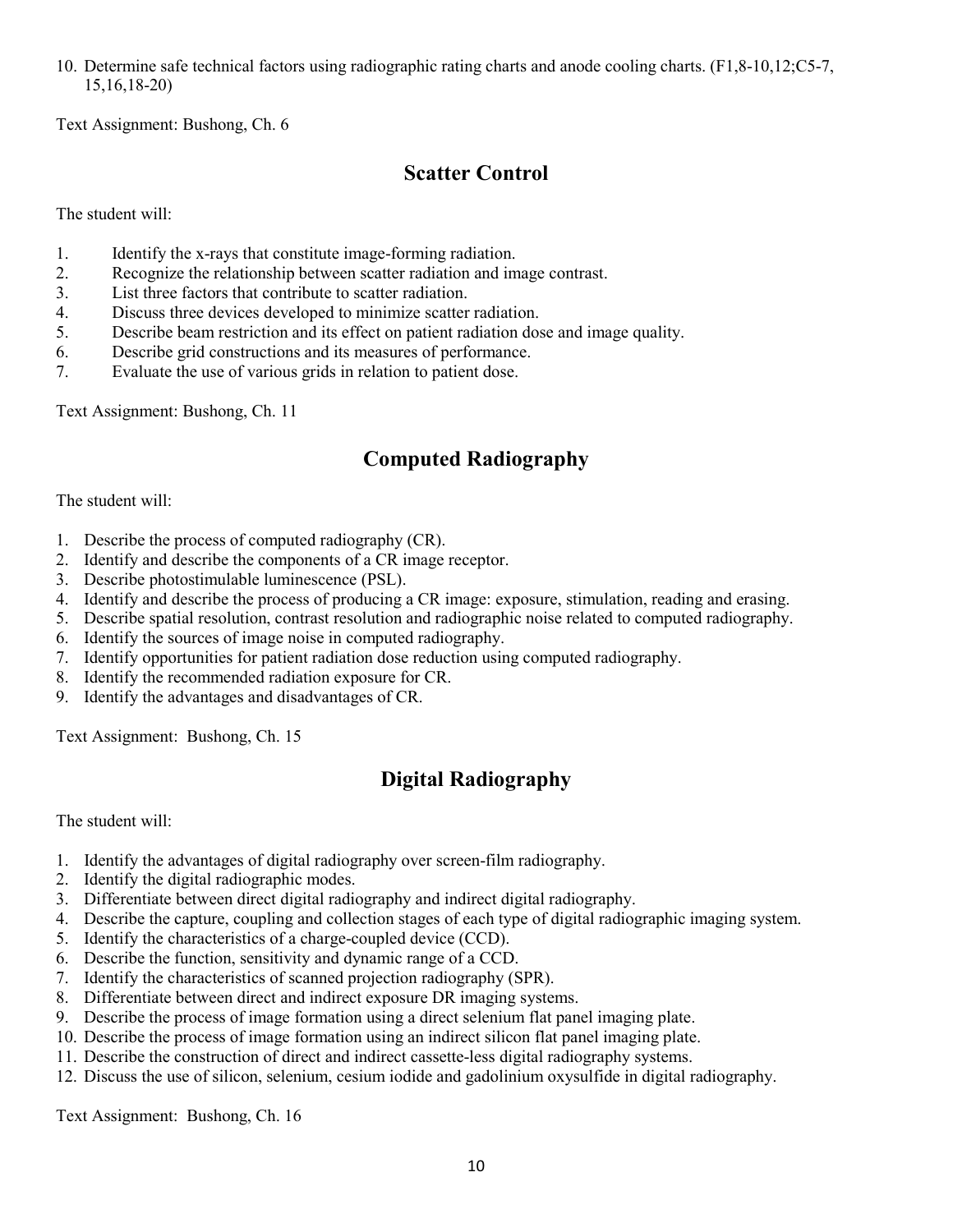# **Viewing Digital Radiographic Image**

The student will:

- 1. Identify quantities and units used in photometry.
- 2. Explain the variations in luminous intensity of digital display devices.
- 3. Describe differences in hard copy and softy copy and in interpretation of each.
- 4. Discuss the features of an active matrix liquid crystal display.
- 5. Describe the features of preprocessing and postprocessing.
- 6. Identify application of the picture archiving and communication system.

Text Assignment: Bushong, Ch. 18

# **Digital Radiography Artifacts**

The student will:

- 1. Discuss the three types of digital radiographic imaging artifacts and how to avoid them.
- 2. Identify the difference between for-processing images and for-presentation images.
- 3. Describe the basis for data compression and the difference between lossless and lossy compression.
- 4. Analyze the use of an image histogram in digital radiographic image artifacts.
- 5. Explain how digital radiographic image artifacts occur because of improper collimation, partition, or alignment.

Text Assignment: Bushong, Ch. 21

# **Digital Radiography Quality Control**

The student will:

- 1. Describe various factors associated with the performance of digital display devices.
- 2. Explain the various test patterns suggested by AAPM TG 18 on digital display device performance assessment.
- 3. Discuss the quality control tests and schedule used for digital display devices.

Text Assignment: Bushong, Ch. 22

# **FOUNDATION SKILLS**

## **BASIC SKILLS–Reads, Writes, Performs Arithmetic and Mathematical Operations, Listens and Speaks**

F-1 Reading–locates, understands, and interprets written information in prose and in documents such as manuals, graphs, and schedules.

F-2 Writing–communicates thoughts, ideas, information and messages in writing and creates documents such as letters, directions, manuals, reports, graphs, and flow charts.

F-3 Arithmetic–performs basic computations; uses basic numerical concepts such as whole numbers, etc.

F-4 Mathematics–approaches practical problems by choosing appropriately from a variety of mathematical techniques.

F-5 Listening–receives, attends to, interprets, and responds to verbal messages and other cues.

F-6 Speaking–organizes ideas and communicates orally.

### **THINKING SKILLS–Thinks Creatively, Makes Decisions, Solves Problems, Visualizes and Knows How to Learn and Reason**

F-7 Creative Thinking–generates new ideas.

F-8 Decision-Making–specifies goals and constraints, generates alternatives, considers risks, evaluates and chooses best alternative.

F-9 Problem Solving–recognizes problems, devises and implements plan of action.

F-10 Seeing Things in the Mind's Eye–organizes and processes symbols, pictures, graphs, objects, and other information.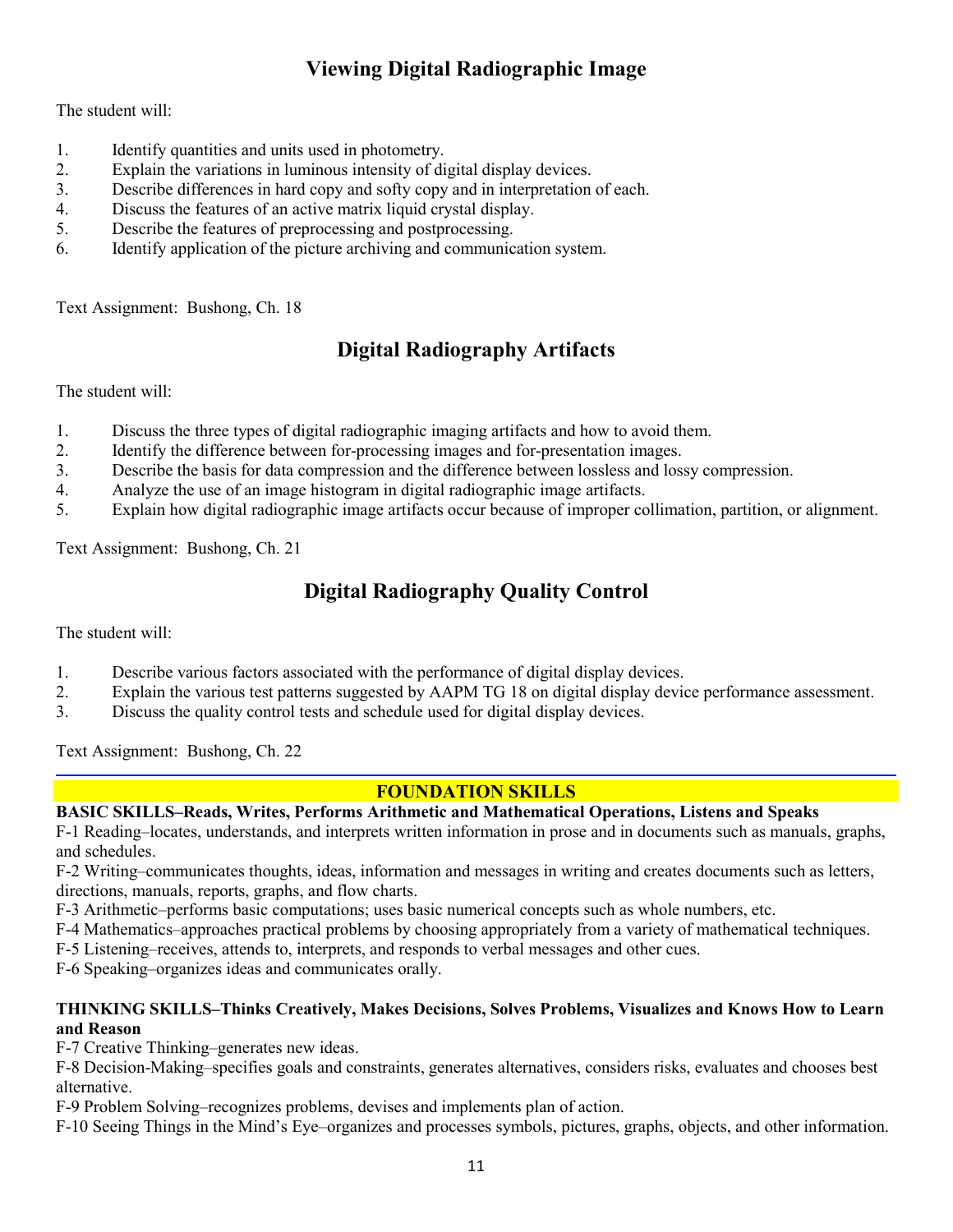F-11 Knowing How to Learn–uses efficient learning techniques to acquire and apply new knowledge and skills.

F-12 Reasoning–discovers a rule or principle underlying the relationship between two or more objects and applies it when solving a problem.

## **PERSONAL QUALITIES–Displays Responsibility, Self-Esteem, Sociability, Self-Management, Integrity and Honesty**

F-13 Responsibility–exerts a high level of effort and perseveres towards goal attainment.

F-14 Self-Esteem–believes in own self-worth and maintains a positive view of self.

F-15 Sociability–demonstrates understanding, friendliness, adaptability, empathy and politeness in group settings.

F-16 Self-Management–assesses self accurately, sets personal goals, monitors progress and exhibits self-control.

F-17 Integrity/Honesty–chooses ethical courses of action.

## **SCANS COMPETENCIES**

C-1 **TIME** - Selects goal - relevant activities, ranks them, allocates time, prepares and follows schedules.

C-2 **MONEY** - Uses or prepares budgets, makes forecasts, keeps records and makes adjustments to meet objectives.

C-3 **MATERIALS AND FACILITIES** - Acquires, stores, allocates, and uses materials or space efficiently.

C-4 **HUMAN RESOURCES** - Assesses skills and distributes work accordingly, evaluates performances and provides feedback.

## **INFORMATION - Acquires and Uses Information**

C-5 Acquires and evaluates information.

- C-6 Organizes and maintains information.
- C-7 Interprets and communicates information.

C-8 Uses computers to process information.

## **INTERPERSONAL–Works With Others**

C-9 Participates as a member of a team and contributes to group effort.

C-10 Teaches others new skills.

C-11 Serves Clients/Customers–works to satisfy customer's expectations.

C-12 Exercises Leadership–communicates ideas to justify position, persuades and convinces others, responsibly challenges existing procedures and policies.

C-13 Negotiates-works toward agreements involving exchanges of resources; resolves divergent interests.

C-14 Works With Diversity–works well with men and women from diverse backgrounds.

## **SYSTEMS–Understands Complex Interrelationships**

C-15 Understands Systems–knows how social, organizational, and technological systems work and operates effectively with them.

C-16 Monitors and Corrects Performance–distinguishes trends, predicts impacts on system operations, diagnoses systems performance and corrects malfunctions.

C-17 Improves or Designs Systems–suggests modifications to existing systems and develops new or alternative systems to improve performance.

## **TECHNOLOGY–Works with a Variety of Technologies**

C-18 Selects Technology–chooses procedures, tools, or equipment, including computers and related technologies.

C-19 Applies Technology to Task–understands overall intent and proper procedures for setup and operation of equipment. C-20 Maintains and Troubleshoots Equipment–prevents, identifies, or solves problems with equipment, including

computers and other technologies.